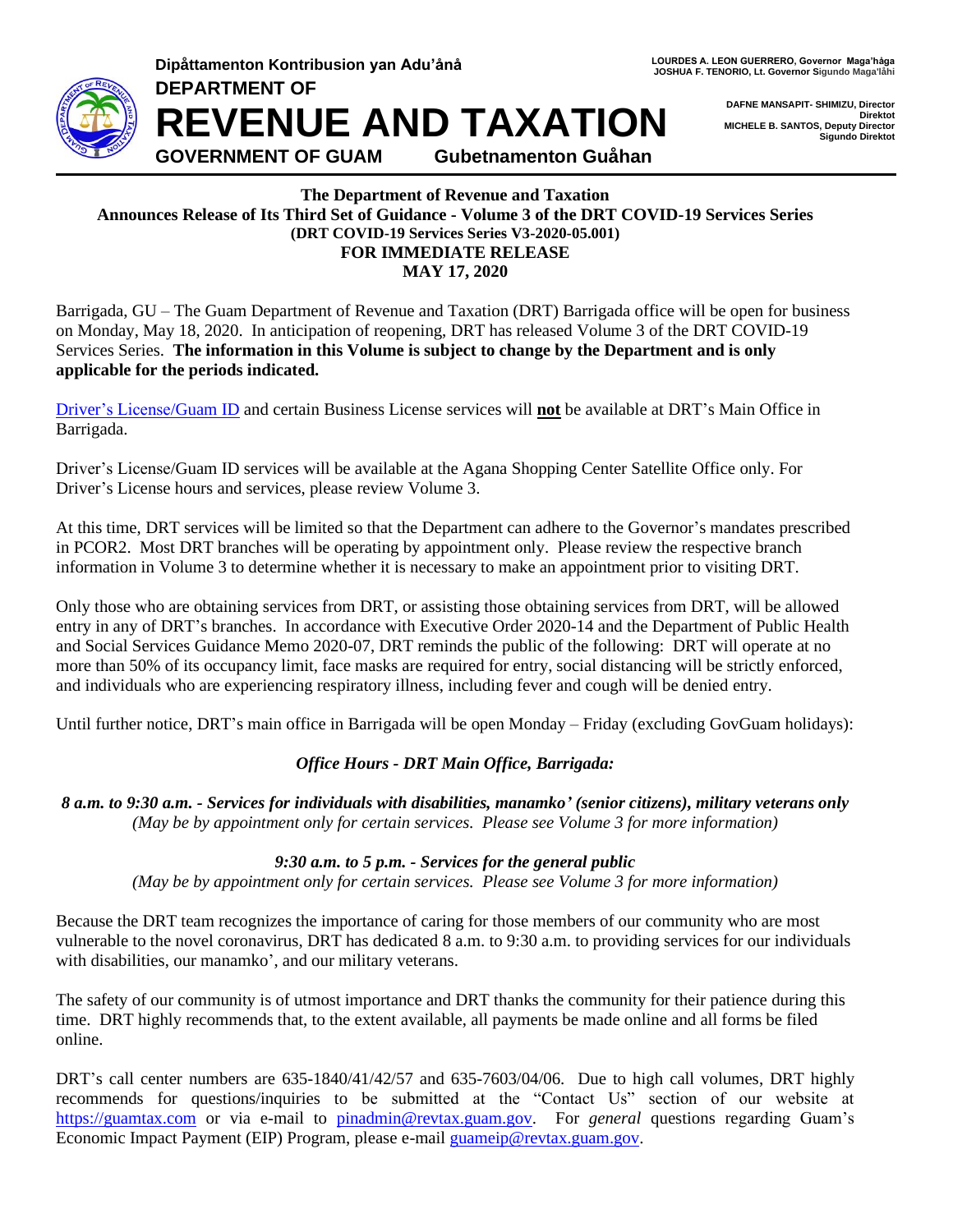**Dipåttamenton Kontribusion yan Adu'ånå DEPARTMENT OF**



LOURDES A. LEON GUERRERO, Governor Maga'håga<br>JOSHUA F. TENORIO, Lt. Governor Sigundo Maga'låhi

**DAFNE MANSAPIT- SHIMIZU, Director Direktot MICHELE B. SANTOS, Deputy Director Sigundo Direktot**

**REVENUE AND TAXATION**

**GOVERNMENT OF GUAM Gubetnamenton Guåhan**

#### DRT COVID-19 SERVICES SERIES VOLUME 3 (DRT COVID-19 Services Series V3-2020-05.001) TABLE OF CONTENTS

|    | Description                                                                                                                                                                                                         | Page No. |
|----|---------------------------------------------------------------------------------------------------------------------------------------------------------------------------------------------------------------------|----------|
|    | A. Department of Transportation/Motor Vehicle Division<br><b>Department of Transportation</b><br>1.<br>Driver's License<br>2.<br>3.<br><b>Motor Vehicle Registration</b>                                            | 3        |
|    | B. Taxpayer Services Administration Division<br>1. Business Privilege Tax<br><b>Income Tax</b><br>2.                                                                                                                | 4        |
|    | C. Tax Enforcement Division<br>Audit/Examination<br>1.<br>Collections<br>2.<br><b>Criminal Investigations</b><br>3.                                                                                                 | 5        |
|    | D. Real Property Tax Division<br>1. Real Property Tax Assessment and Appraisal                                                                                                                                      | 6        |
|    | E. Compliance/Regulatory Division<br><b>ABC/Regulatory</b><br>1.<br><b>Business License Registration</b><br>2.<br><b>Insurance, Securities, Banking, and Real Estate</b><br>3.<br><b>Weights and Measures</b><br>4. | $7 - 10$ |
| F. | <b>Technical Research and Appeals Bureau</b>                                                                                                                                                                        | 11       |
|    | G. Passport Office                                                                                                                                                                                                  | 11       |
|    | H. Director's Office                                                                                                                                                                                                | 11       |
|    |                                                                                                                                                                                                                     |          |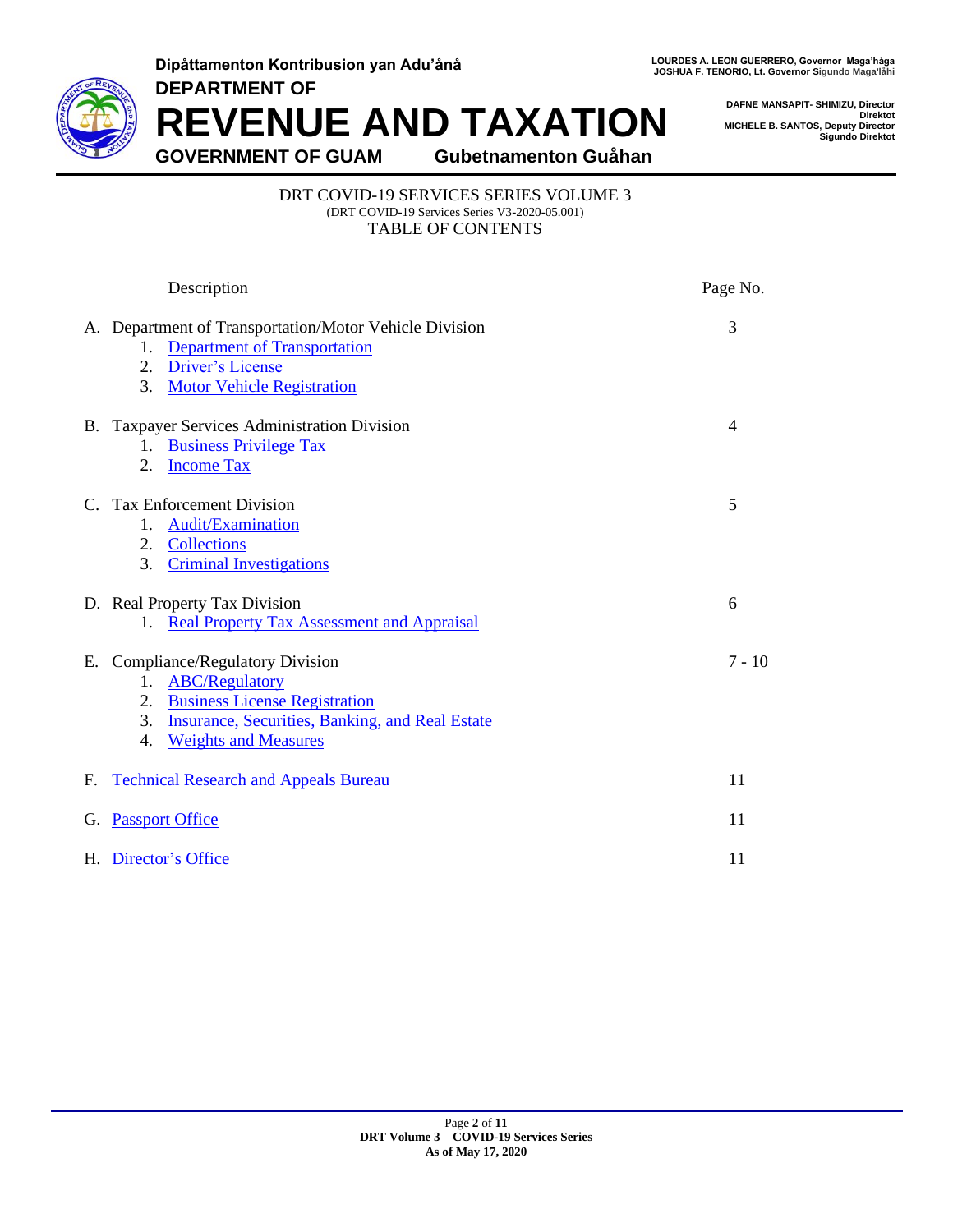

**Dipåttamenton Kontribusion yan Adu'ånå LOURDES ALLEON GUERRERO, Governor Maga**'håga **DEPARTMENT OF REVENUE AND TAXATION**

**DAFNE MANSAPIT- SHIMIZU, Director Direktot MICHELE B. SANTOS, Deputy Director Sigundo Direktot**

**GOVERNMENT OF GUAM Gubetnamenton Guåhan**

#### DRT COVID-19 SERVICES SERIES VOLUME 3 DEPARTMENT OF TRANSPORTATION/MOTOR VEHICLE DIVISION

<span id="page-2-1"></span>A. Department of Transportation/Motor Vehicle Division

### **1. [Department of Transportation](#page-2-1)**

- i. Location: DRT Main Office, Barrigada
- ii. Days/Hours of Operation: Monday through Friday *by Appointment Only*
	- 1. 8 a.m. 9:30 a.m. for individuals with disabilities, senior citizens and veterans only
	- 2. 9:30 a.m. 5 p.m. general public
- iii. By Appointment Only For appointments call: 635-1888

#### <span id="page-2-0"></span>**2. [Driver's License](#page-2-0)**

- i. Location: Agana Shopping Center Satellite Office
- ii. Days/Hours of Operation: Monday through Friday
	- 1. 7 a.m. 9 a.m. *Walk-In* for individuals with disabilities, senior citizens and veterans only
	- 2. 9 a.m. 4 p.m. *By appointment only* for general public (must be scheduled online)
- iii. Information Regarding Services:
	- 1. NEW OR RENEWED DRIVER'S LICENSES/GUAM I.D.s
		- a. Individuals with online appointments for the period March 16 through May 19, 2020 must contact DRT's Driver's License Branch at 635-1761/7651 to reschedule.
		- b. All other Driver's License or Guam ID schedule online at [www.guamtax.com.](http://www.guamtax.com/) Online appointment scheduling will resume on Wednesday, May 20, 2020.
	- 2. EXPIRED DRIVER'S LICENSES/GUAM I.D.s
		- a. Driver's licenses which expire from March 16 through July 31, 2020 all late fees will be waived as long as renewal is done by August 3, 2020.
		- b. Driver's licenses which expired prior to March 16 late fees for the period from March 16 – June 30 will be waived as long as renewal is done by July 15, 2020. Any other late fees will apply. For any expiration which is a year or more, the law requires written exam to be taken.
	- 3. TRACTOR TRAILER/BUS/COMMERCIAL VEHICLE TESTING contact 635-7651
	- 4. SCHEDULING OF WRITTEN EXAMS Must be done online.

#### <span id="page-2-2"></span>**3. [Motor Vehicle Registration](#page-2-2)**

- i. Location: DRT Main Office, Barrigada
- ii. Days/Hours of Operation: Monday through Friday *Walk-In Service Only*
	- 1. 8 a.m. 9:30 a.m. for individuals with disabilities, senior citizens and veterans only
	- 2. 9:30 a.m. 5 p.m. general public
- iii. Information Regarding Services:
	- 1. RENEWALS
		- a. ONLINE Renewals may be done online at [https://www.myguamtax.com.](https://www.myguamtax.com/) You must contact your insurance carrier and safety inspection agency to ensure that your insurance and safety inspection information is uploaded onto the [https://guamtax.com](https://guamtax.com/) website.
		- b. WALK-IN at DRT Main Office, Barrigada
	- 2. REGISTRATIONS EXPIRING IN MARCH, APRIL, MAY AND JUNE 2020 –

Any vehicle registrations which expire in March, April, May, and June 2020 will be extended through July 31, 2020. Late fees will be waived for the period as long as renewal is done by August 3, 2020.

3. REGISTRATIONS WHICH EXPIRED PRIOR TO MARCH 2020 – late fees will apply.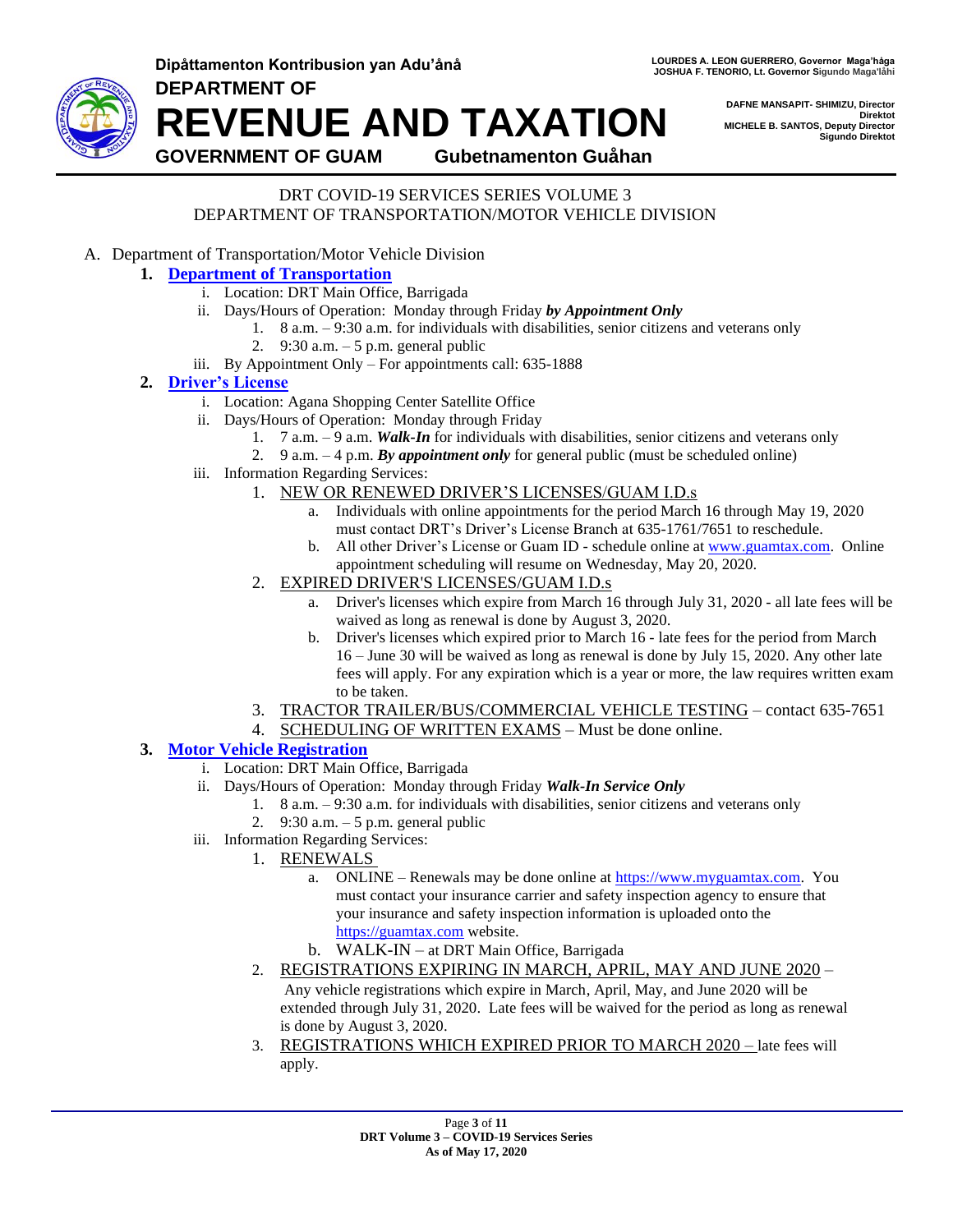

**Dipåttamenton Kontribusion yan Adu'ånå LOURDES ALLEON GUERRERO, Governor Maga**'håga **JOSHUA F. TENORIO, Lt. Governor Sigundo Maga'låhi** 

> **DAFNE MANSAPIT- SHIMIZU, Director Direktot MICHELE B. SANTOS, Deputy Director Sigundo Direktot**

**DEPARTMENT OF REVENUE AND TAXATION**

**GOVERNMENT OF GUAM Gubetnamenton Guåhan**

#### DRT COVID-19 SERVICES SERIES VOLUME 3 TAXPAYER SERVICES ADMINISTRATION DIVISION

<span id="page-3-0"></span>B. Taxpayer Services Administration Division

## **1. [Business Privilege Tax](#page-3-0)**

- i. Location: DRT Main Office, Barrigada
- ii. Days/Hours of Operation: Monday through Friday *Walk-In Service Only*
	- 1. 8 a.m. 9:30 a.m. for individuals with disabilities, senior citizens and veterans only
		- 2. 9:30 a.m. 5 p.m. general public
- iii. For more information, please contact: 635-1835/6; or email tammy.amuan@revtax.guam.gov
- <span id="page-3-1"></span>**2. [Income Tax](#page-3-1)**
	- i. Location: DRT Main Office, Barrigada
	- ii. Days/Hours of Operation: Monday through Friday *Walk-In Service Only*
		- 1. 8 a.m. to 9:30 a.m. for individuals with disabilities, senior citizens, and military veterans only
		- 2. 9:30 a.m. to 5 p.m. general public
	- iii. Information Regarding Services:
		- 1. LINE FOR INCOME TAX FILING ONLY
			- a. Beginning Monday, May 18, 2020 DRT will have a service line for income tax filing only. No payments will be accepted at this line.
		- 2. 2019 INCOME TAX RETURNS
			- a. DEADLINE The deadline for filing and for paying any individual or corporate taxes due has been extended from April 15, 2020. Extended due date is July 15, 2020.
			- b. ONLINE FILING 2019 Forms 1040 which meet certain, specific criteria may be filed online.
			- c. EXTENSIONS
				- i. WITH AND WITHOUT PAYMENT
					- 1. Individual taxpayers may file online at myguamtax.com, the Form 4868, Application for Automatic Extension of Time to File Guam Individual Income Tax Return.
					- 2. At DRT Main Office, Barrigada when office hours resume
					- 3. DRT Drop Box
					- 4. Via mail (recommend to send certified with return receipt)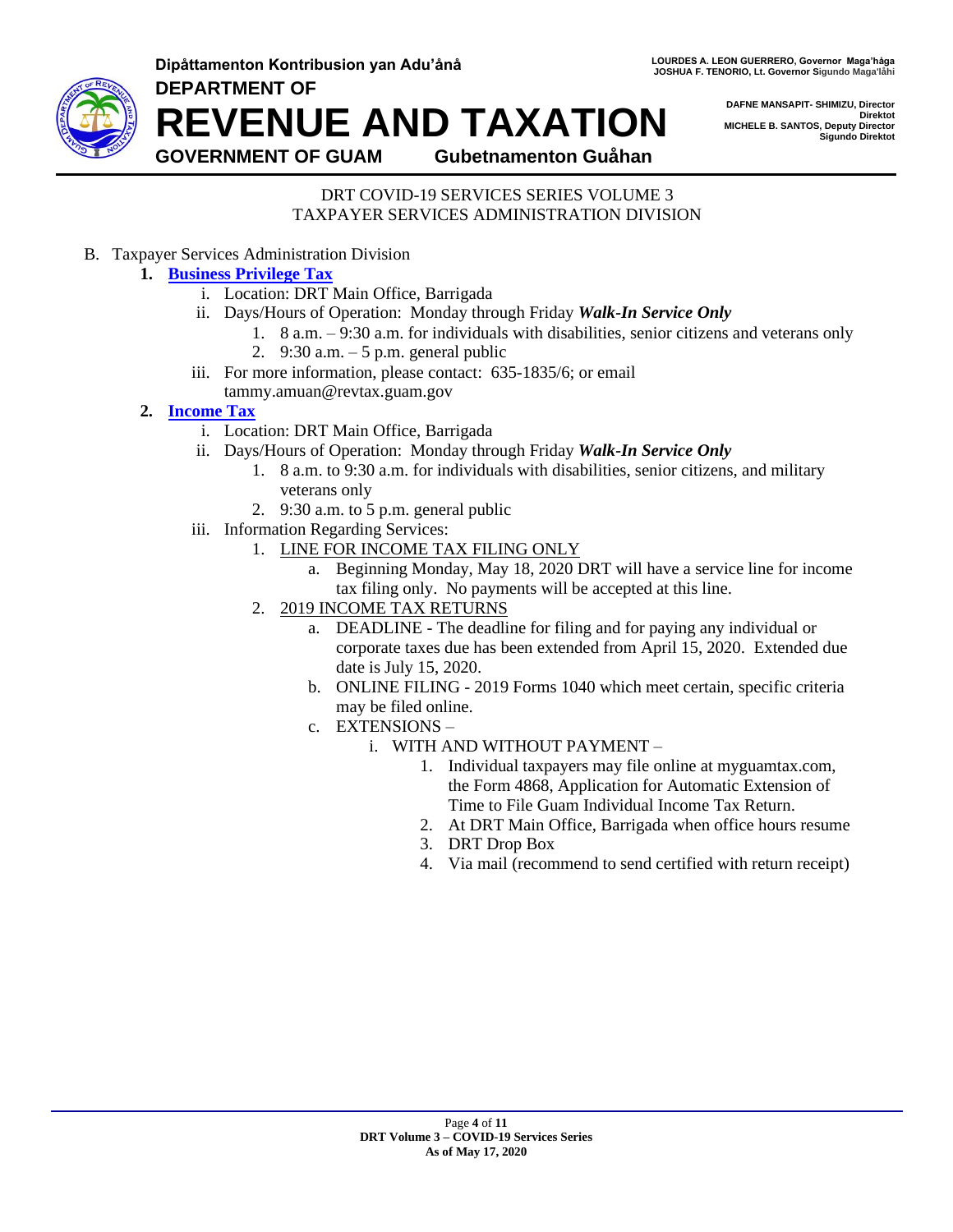**Dipåttamenton Kontribusion yan Adu'ånå LOURDES ALLEON GUERRERO, Governor Maga**'håga **DEPARTMENT OF**



**JOSHUA F. TENORIO, Lt. Governor Sigundo Maga'låhi** 

**DAFNE MANSAPIT- SHIMIZU, Director Direktot MICHELE B. SANTOS, Deputy Director Sigundo Direktot**

**REVENUE AND TAXATION GOVERNMENT OF GUAM Gubetnamenton Guåhan**

#### DRT COVID-19 SERVICES SERIES VOLUME 3 TAX ENFORCEMENT DIVISION

## <span id="page-4-0"></span>C. Tax Enforcement Division

- **1. [Audit/Examination](#page-4-0)**
	- i. Location: DRT Main Office, Barrigada
	- ii. Days/Hours of Operation: Monday through Friday *by Appointment Only*
		- 1. 8 a.m. to 9:30 a.m. for individuals with disabilities, senior citizens, and military veterans only
		- 2. 9:30 a.m. to 5 p.m. for the general public
	- iii. By Appointment Only For appointments call: 635-1882 or 635-1872

## <span id="page-4-1"></span>**2. [Collections](#page-4-1)**

- i. Location: DRT Main Office, Barrigada
- ii. Days/Hours of Operation: Monday through Friday *by Appointment Only for Payment Arrangements or Inquiries and by Walk-In for Payments or Clearance Only*
	- 1. 8 a.m. to 9:30 a.m. for individuals with disabilities, senior citizens, and military veterans only
	- 2. 9:30 a.m. to 5 p.m. for the general public
- iii. By Appointment Only for Payment Arrangements For appointments call: 635-1865 or assigned Revenue Officer
- iv. Information Regarding Services:
	- 1. APPOINTMENTS/MEETINGS WITH COLLECTION BRANCH All appointments/meetings with Collection Branch scheduled between March 16 and May 15, 2020 must be rescheduled once regular, office hours resume. Taxpayers should contact the Branch to reschedule.
	- 2. INSTALLMENT AGREEMENT PAYMENTS
		- a. All installment agreement payments due between March 16 and May 15, 2020 will not be considered late and will not result in additional penalties and interest for the period indicated and all installment agreement payments should resume beginning May 18, 2020.
		- b. Payments may be made at the Collections Branch at DRT Main Office, Barrigada, via USPS, or via the DRT drop box.
		- c. Payments will no longer be accepted at the Treasurer of Guam ITC Building location beginning Monday, May 18, 2020.
	- 3. CLEARANCES FOR COLLECTIONS may be done at the Business License  $\&$ Permit Center at the DPW Compound. This includes separation clearance.

#### <span id="page-4-2"></span>**3. [Criminal Investigations](#page-4-2)**

- i. Location: DRT Main Office, Barrigada
- ii. Days/Hours of Operation: Monday through Friday *by Appointment Only*
	- 1. 8 a.m. to 9:30 a.m. for individuals with disabilities, senior citizens, and military veterans only
	- 2. 9:30 a.m. to 5 p.m. for the general public
- iii. By Appointment Only For appointments call: 635-1769 or 635-1849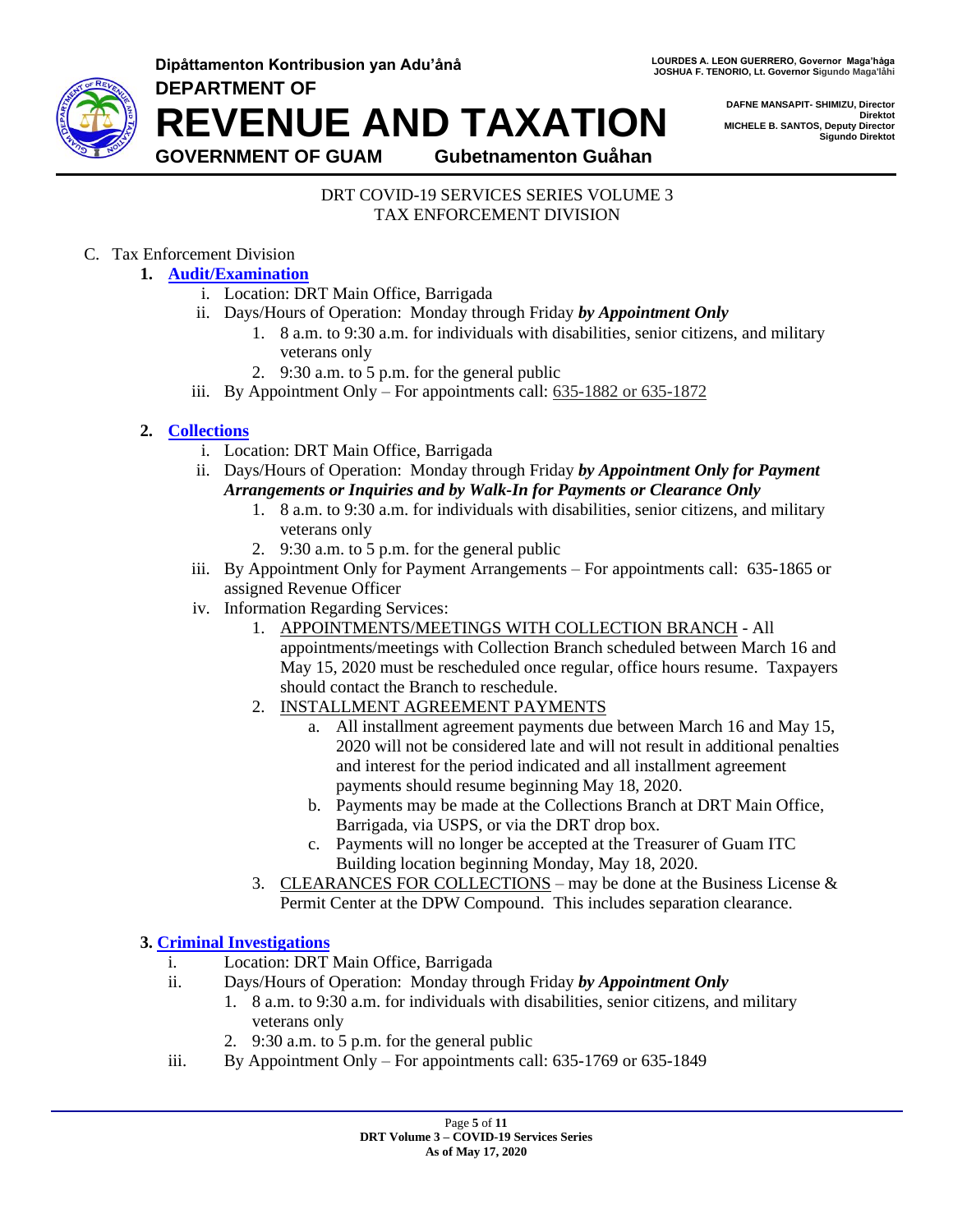

**Dipåttamenton Kontribusion yan Adu'ånå LOURDES ALLEON GUERRERO, Governor Maga**'håga **DEPARTMENT OF REVENUE AND TAXATION GOVERNMENT OF GUAM Gubetnamenton Guåhan**

**DAFNE MANSAPIT- SHIMIZU, Director Direktot MICHELE B. SANTOS, Deputy Director Sigundo Direktot**

DRT COVID-19 SERVICES SERIES VOLUME 3 REAL PROPERTY TAX DIVISION

## <span id="page-5-0"></span>D. Real Property Tax Division

- **1. [Real Property Tax Assessment](#page-5-0) and Appraisal**
	- i. Location: DRT Main Office, Barrigada
	- ii. Days/Hours of Operation: Monday through Friday *Walk-In Service Only*
		- 1. 8 a.m. to 9:30 a.m. for individuals with disabilities, senior citizens, and military veterans only
		- 2. 9:30 a.m. to 5 p.m. for the general public
	- iii. Information Regarding Services:
		- 1. REAL PROPERTY TAX EXEMPTION APPLICATION DEADLINE FOR 2020 REAL PROPERTY TAXES
			- a. The deadline for the application for real property tax exemptions has been moved to June 1, 2020. The original due date was March 15, 2020.
			- b. The following are the exemptions for which this applies:
				- i. Home exemption
				- ii. Senior citizen/disability credit
				- iii. Bona fide farmers exemption
				- iv. Gold star veteran exemption
				- v. Application for educational, religious, and eleemosynary tax exemption
				- vi. Application for right of way or public easement
		- 2. REAL PROPERTY TAX PAYMENTS
			- a. Online at pay.guam.gov
			- b. Treasurer of Guam
			- c. DRT Drop Box
			- d. Via mail (recommended that mail be certified with return receipt)
		- 3. OCCUPANCY CLEARANCE AND PRINT OUTS OF REAL PROPERTY TAX
			- STATEMENTS
				- a. May be done at either the Business License Permit Center at the DPW Compound or at the DRT Main Office in Barrigada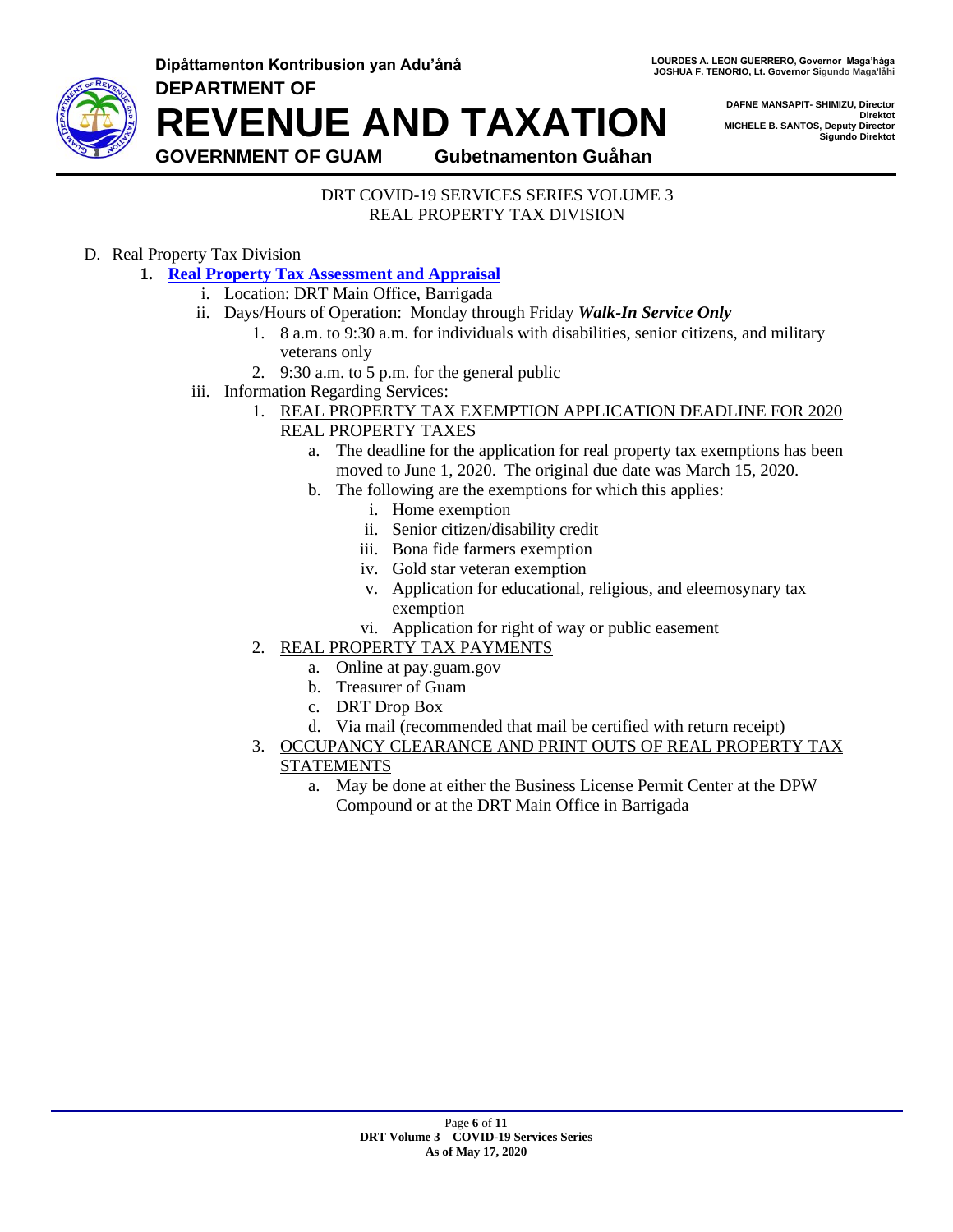**DEPARTMENT OF**



**REVENUE AND TAXATION**

**DAFNE MANSAPIT- SHIMIZU, Director Direktot MICHELE B. SANTOS, Deputy Director Sigundo Direktot**

**GOVERNMENT OF GUAM Gubetnamenton Guåhan**

#### DRT COVID-19 SERVICES SERIES VOLUME 3 COMPLIANCE/REGULATORY DIVISION

<span id="page-6-0"></span>E. Compliance/Regulatory Division

## **1. [ABC/Regulatory](#page-6-0)**

- i. Location: DRT Main Office, Barrigada
- ii. Days/Hours of Operation: Monday through Friday *by Appointment Only*
	- 1. 8 a.m. to 9:30 a.m. for individuals with disabilities, senior citizens, and military veterans only
	- 2. 9:30 a.m. to 5 p.m. for the general public
- iii. By Appointment Only For appointments call: 635-1806/02
- iv. Information Regarding Services:
	- 1. ALCOHOLIC BEVERAGE CONTROL (ABC) SELLER/SERVER CARDS
		- a. ABC Employee & Manager/Assistant Manager Cards:
			- i. ABC Cards for Sellers and Servers which expire between March 16 and July 31, 2020 will be considered valid through July 31, 2020. Fines and penalties will not be applied as long as renewal is completed by August 3, 2020.
			- ii. New and Expired ABC Cards please coordinate and schedule the required ABC Seller & Server Workshop with either GCC or GHRA prior to scheduling your appointment to process your ABC card with DRT. Contact numbers are as follows:
				- 1. Guam Community College: 735-5574 or 735-5640
				- 2. Guam Hotel & Restaurant Association: 649-1447
			- iii. After successful completion of the workshop, please contact the Compliance Branch to schedule your appointment for the renewal.
			- iv. For Managers and Assistant Managers of Class 4 establishments, please have the following documents completed prior to arriving at your scheduled appointment:
				- 1. ABC Card Application which can be found at [http://www.govguamdocs.com/revtax/docs/Manager-](http://www.govguamdocs.com/revtax/docs/Manager-AssistantManagerABCCardApplication.pdf)[AssistantManagerABCCardApplication.pdf](http://www.govguamdocs.com/revtax/docs/Manager-AssistantManagerABCCardApplication.pdf)
				- 2. GPD Police Clearance
		- 2. ALCOHOLIC BEVERAGE LICENSE (ABL)
			- a. RENEWALS:
				- i. All current ABL's expire on June 30, 2020.
				- ii. ABL renewals will be processed by appointment only.
			- b. NEW OR TRANSFER ABL APPLICATIONS AND PROCESSING

i. Please contact the Compliance Branch for more information.

- 3. RECREATIONAL FACILITY (RF) & AMUSEMENT DEVICE (AD)
	- REGISTRATION:
		- a. RENEWALS
			- i. All current RF & AD registrations expire on June 30, 2020.
			- ii. RF & AD renewals will be processed by appointment only.
		- b. NEW RF & AD REGISTRATIONS AND PROCESSING
			- i. Please contact the Compliance Branch for more information.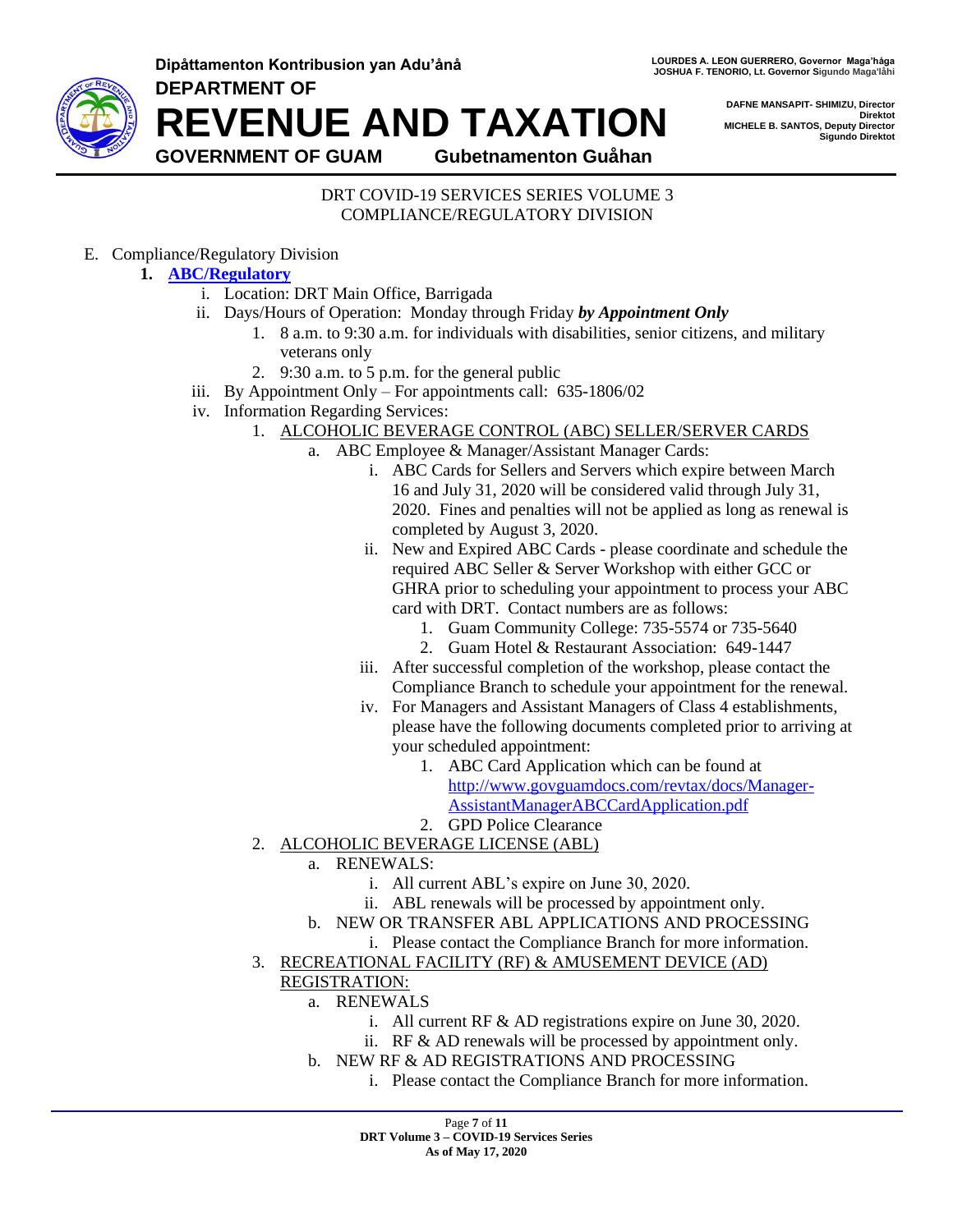

**Dipåttamenton Kontribusion yan Adu'ånå LOURDES ALLEON GUERRERO, Governor Maga**'håga **DEPARTMENT OF**

**DAFNE MANSAPIT- SHIMIZU, Director Direktot MICHELE B. SANTOS, Deputy Director Sigundo Direktot**

**REVENUE AND TAXATION**

## **GOVERNMENT OF GUAM Gubetnamenton Guåhan**

- <span id="page-7-0"></span>**2. [Business License Registration](#page-7-0)**
	- i. Location: DRT Main Office, Barrigada with Business License Renewal Only available at Business License Permit Center (DPW Compound). For BLPC services, contact the BLPC office at 646-3102.
	- ii. Days/Hours of Operation at DRT Main Office, Barrigada: Monday through Friday *by Appointment Only*
		- 1. 8 a.m. to 9:30 a.m. for individuals with disabilities, senior citizens, and military veterans only
		- 2. 9:30 a.m. to 5 p.m. for the general public
	- iii. By Appointment Only For appointments call: 635-1828/7621
	- iv. Information Regarding Services:
		- 1. BUSINESS LICENSES EXPIRING IN MARCH, APRIL, MAY, AND JUNE
			- $2020$ 
				- a. Business licenses expiring in March, April, May, and June 2020 will be extended through July 31, 2020. Penalties will be waived for the period March 16 – July 31, 2020 as long as renewal is done by August 3, 2020.
				- b. Business licenses which do not require clearance may be renewed online. DRT highly recommends that renewals be done online.
				- c. Business licenses which require clearance will have to be renewed at the Business License and Permit Center.
		- 2. BUSINESS LICENSES WHICH EXPIRED PRIOR TO MARCH 2020
			- a. Will be considered valid for the period of March 16, 2020 through May 31, 2020. Penalties will be assessed accordingly.
		- 3. NEW BUSINESS LICENSES
			- a. New business licenses will be processed at the BLPC located at the DPW Compound only unless ISBRE or Compliance clearance required
		- 4. ALL OTHER BUSINESS LICENSE REGISTRATION SERVICES
			- a. By appointment only at DRT Main Office, Barrigada
- <span id="page-7-1"></span>**3. [Insurance, Securities, Banking, and Real Estate](#page-7-1)**
	- i. Location: DRT Main Office, Barrigada
	- ii. Days/Hours of Operation: Monday through Friday *by Appointment Only*
		- 1. 8 a.m. to 9:30 a.m. for individuals with disabilities, senior citizens, and military veterans only
		- 2. 9:30 a.m. to 5 p.m. for the general public
	- iii. By Appointment Only For appointments call: 635-1845/1846/7668/7669/7664/1833
	- iv. Information Regarding Services:
		- 1. INSURANCE
			- a. ANNUAL STATEMENTS (Life/P&C/Health) Deadline to file annual statements with required schedules and payments has been moved from April 1, 2020 to May 29, 2020.
			- b. 1<sup>ST</sup> QUARTER INSURANCE REPORT deadline was moved from May 15 to May 29, 2020 without penalty. Penalty will be assessed if report is not received by June 1, 2020.
			- c. CERTIFICATES OF AUTHORITY RENEWALS COA renewal deadline plus respective general agent renewal have been moved to July 1, 2020.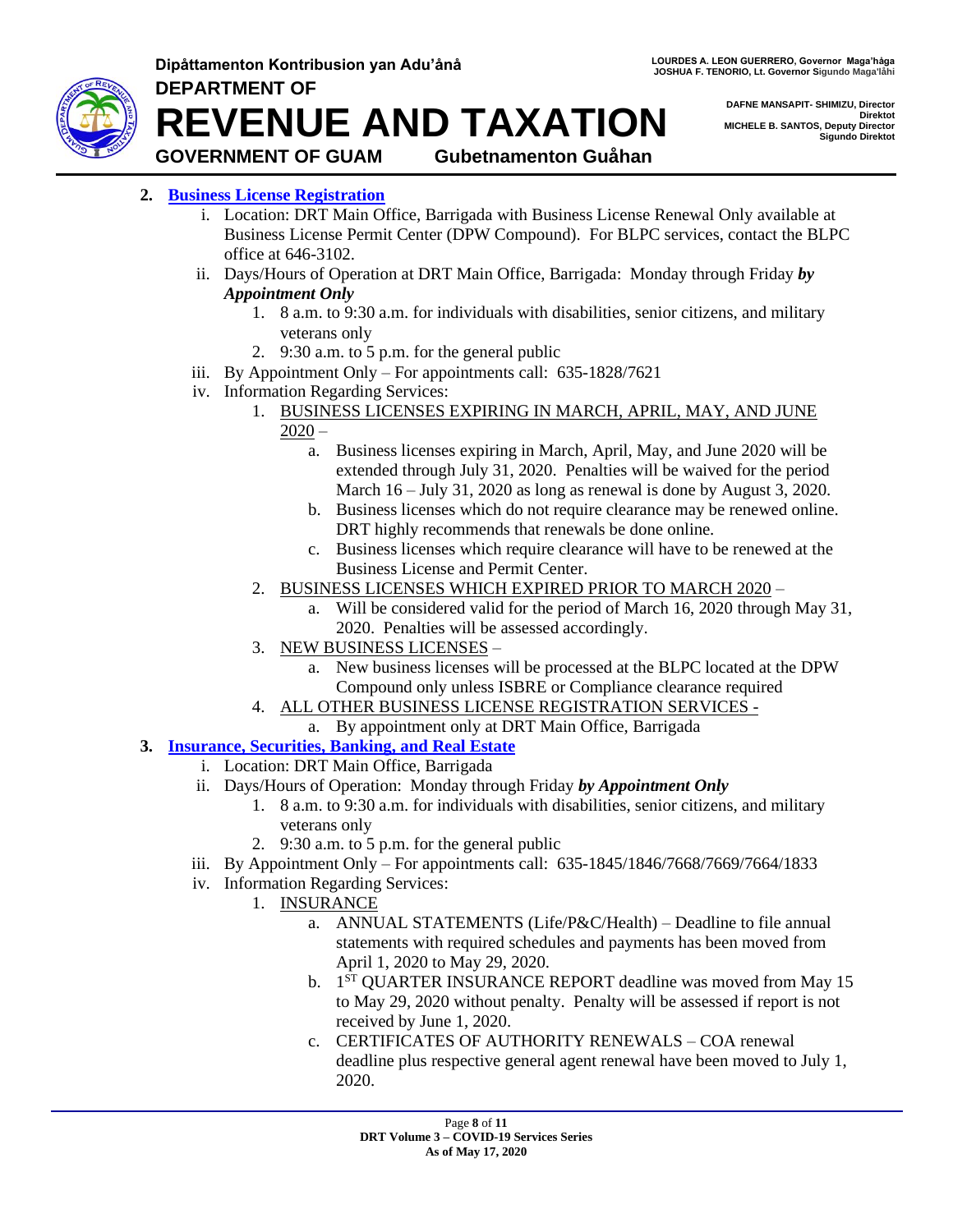**Dipåttamenton Kontribusion yan Adu'ånå LOURDES ALLEON GUERRERO, Governor Maga**'håga **DEPARTMENT OF**



**REVENUE AND TAXATION**

**DAFNE MANSAPIT- SHIMIZU, Director Direktot MICHELE B. SANTOS, Deputy Director Sigundo Direktot**

**GOVERNMENT OF GUAM Gubetnamenton Guåhan**

- d. RESIDENT/NON-RESIDENT PRODUCERS & ADJUSTERS' RENEWALS (broker/surplus broker/insurance producer-subagent) –
	- i. Online Applications for Adjusters, Brokers and Surplus Lines Brokers – Normal process to be followed. Online applications may have been submitted beginning April 1, 2020. Please notify NIPR with any online process issues. Please send emails to alice.cruz@revtax.guam.gov if directed by NIPR to contact ISBRE.
	- ii. Insurance Producer-Subagent Renewal application deadline has been moved to July 1, 2020. All Continuing Education requirements must be complied with. Tax clearance is required.
	- iii. Incomplete Continuing Education (CE) credits required may be accepted for this renewal period ONLY. Any CE category submittal will be accepted.
- e. AUDITED FINANCIAL STATEMENTS Audited financial statement deadline remains unchanged. Deadline is July 1, 2020.
- f. REPORT FILINGS
	- i. FORM 1-8 FILING 2% Commercial and Industrial Liability Premium Fee - may be filed without penalty through May 29, 2020.
	- ii. QUARTERLY SURPLUS LINES STATEMENT FILING due April 15, 2020 may be filed without penalty through May 29, 2020.
	- iii. QUARTERLY ASSIGNED RISK FILING –due April 20, 2020 may be filed without penalty through May 29, 2020.
- 2. BANKING
	- a. LETTERS OF INTENT AND BANK ASSESSMENTS
		- i. All letters of intent for financial institutions may be submitted without penalty through September 30, 2020.
		- ii. Bank assets assessments may be submitted without penalty through September 30, 2020.
	- b. AUDITED FINANCIAL STATEMENTS Audited financial statements must be submitted by September 30, 2020.
- 3. REAL ESTATE
	- a. RENEWALS (regular and cemeterial) All corporate broker, principal broker, associate broker, and salesperson renewal applications due between March 16 and May 18, 2020 are extended and will remain active and will not be assessed late fees as long as they are renewed by May 29, 2020. Continuing education requirements must be complied with, otherwise penalties will apply.
- 4. APPRAISALS
	- a. RENEWALS Appraisal Renewals due between March 16 and May 18, 2020 will not be assessed late fee as long as they are renewed by May 29, 2020.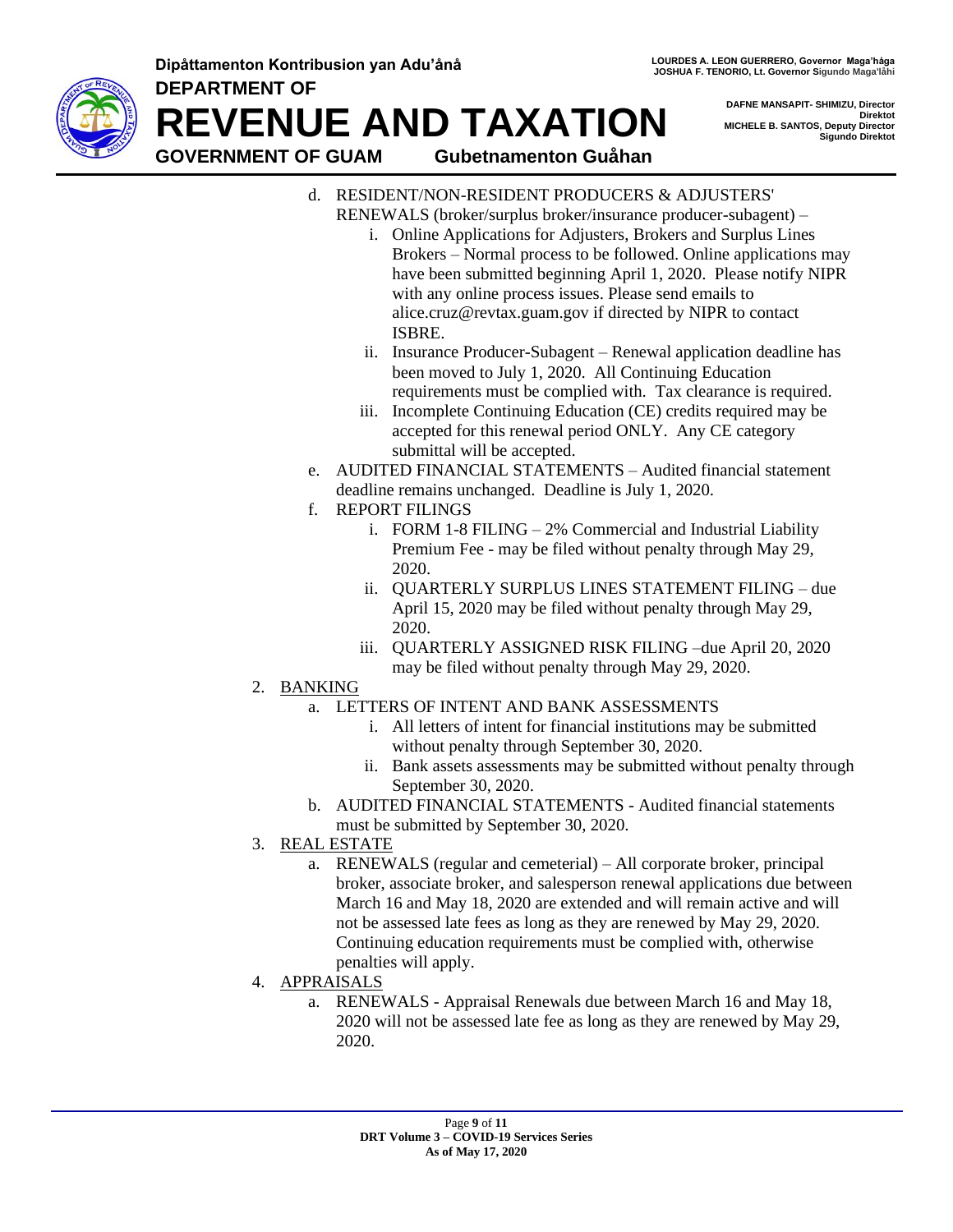

**DEPARTMENT OF REVENUE AND TAXATION GOVERNMENT OF GUAM Gubetnamenton Guåhan**

**DAFNE MANSAPIT- SHIMIZU, Director Direktot MICHELE B. SANTOS, Deputy Director Sigundo Direktot**

# 5. SECURITIES

- a. RENEWALS Broker dealer, investment adviser, and securities agent renewal applications due between March 16 and May 18, 2020 will not be assessed any penalties as long as they are renewed by May 29, 2020.
- b. All investment company filings (NF) mailed to our office between March 16 and May 18, 2020 will be pended for process.

## 6. NMLS

- a. RESIDENTIAL MORTGAGE LICENSING (NMLS) applications and/or advance change notices (ACNs) are in normal processing in line with NMLS' advisory in light of COVID-19 except for the requirements that are state-specific. Requirements submission is extended 30 days from original due date of application.
- b. 2020 Q1 Mortgage Call Report is extended by 30 days from original due date.
- c. Mortgage Call Report Financial Condition is extended by 30 days from original due date.

## <span id="page-9-0"></span>**4. [Weights and Measures](#page-9-0)**

- i. Location: DRT Main Office, Barrigada
- ii. Days/Hours of Operation: Monday through Friday *by Appointment Only*
	- 1. 8 a.m. to 9:30 a.m. for individuals with disabilities, senior citizens, and military veterans only
	- 2. 9:30 a.m. to 5 p.m. for the general public
- iii. By Appointment Only For appointments call: 635-7661
- iv. Information Regarding Services:
	- 1. Please contact branch for services as follows:
		- a. Scales Inspection New Renewal- Re-Inspection
		- b. Gas Stations Inspection New- Renewal- Re-Inspection
		- c. Taxi Cabs Inspections: New Upgrade Cancellation
		- d. Safety Inspection Stations: Payments